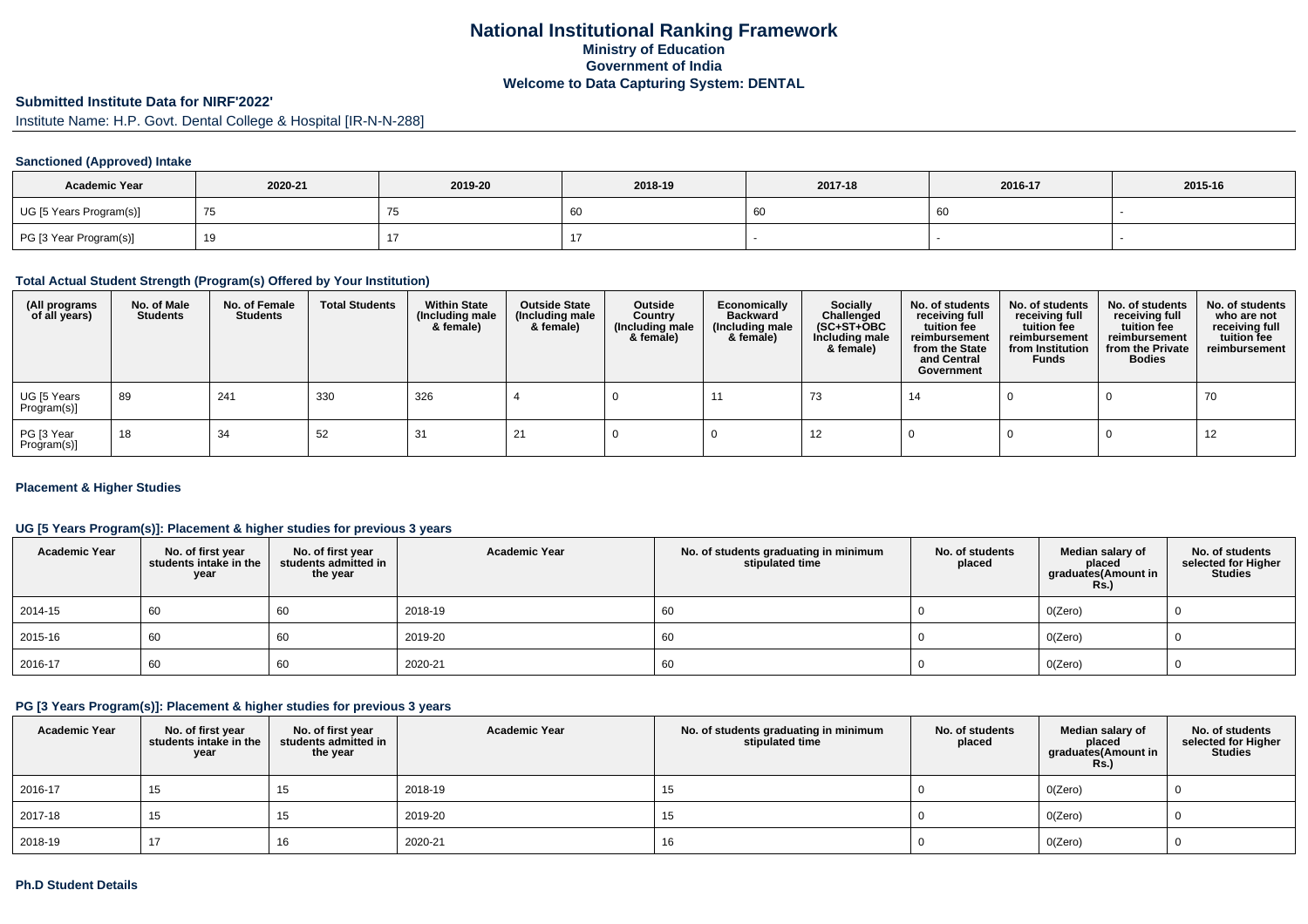| Ph.D (Student pursuing doctoral program till 2020-21 Students admitted in the academic year 2020-21 should not be entered here.) |         |                       |         |  |
|----------------------------------------------------------------------------------------------------------------------------------|---------|-----------------------|---------|--|
|                                                                                                                                  |         | <b>Total Students</b> |         |  |
| Full Time                                                                                                                        |         |                       |         |  |
| Part Time                                                                                                                        |         | 0                     |         |  |
| No. of Ph.D students graduated (including Integrated Ph.D)                                                                       |         |                       |         |  |
|                                                                                                                                  | 2020-21 | 2019-20               | 2018-19 |  |
| Full Time                                                                                                                        |         | 0                     |         |  |
| Part Time                                                                                                                        |         |                       |         |  |
| No. of students Graduating in Super Speciality program (DM/MCH)                                                                  |         |                       |         |  |
| 2020-21<br>2019-20<br>2018-19                                                                                                    |         |                       |         |  |

#### **Financial Resources: Utilised Amount for the Capital expenditure for previous 3 years**

| <b>Academic Year</b>                                                                                 | 2020-21                | 2019-20                | 2018-19                |  |  |
|------------------------------------------------------------------------------------------------------|------------------------|------------------------|------------------------|--|--|
|                                                                                                      | <b>Utilised Amount</b> | <b>Utilised Amount</b> | <b>Utilised Amount</b> |  |  |
| Annual Capital Expenditure on Academic Activities and Resources (excluding expenditure on buildings) |                        |                        |                        |  |  |
| Library                                                                                              | 0 (zero)               | 0 (zero)               | 0 (zero)               |  |  |
| New Equipment for Laboratories                                                                       | 5000000 (fifty lakh)   | 10000000 (one crore)   | $0$ (ZERO)             |  |  |
| Other expenditure on creation of Capital Assets (excluding<br>expenditure on Land and Building)      | 0 (zero)               | 0 (zero)               | 0 (zero)               |  |  |

## **Financial Resources: Utilised Amount for the Operational expenditure for previous 3 years**

| <b>Academic Year</b>                                                                                                                                                                           | 2020-21                                               | 2019-20                                                    | 2018-19                                                    |  |  |
|------------------------------------------------------------------------------------------------------------------------------------------------------------------------------------------------|-------------------------------------------------------|------------------------------------------------------------|------------------------------------------------------------|--|--|
|                                                                                                                                                                                                | <b>Utilised Amount</b>                                | <b>Utilised Amount</b>                                     | <b>Utilised Amount</b>                                     |  |  |
| <b>Annual Operational Expenditure</b>                                                                                                                                                          |                                                       |                                                            |                                                            |  |  |
| Salaries (Teaching and Non Teaching staff)                                                                                                                                                     | 144309000 (fourteen crore forty three lakhs thousand) | 141196000 (fourteen crore eleven lakh ninety six thousand) | 128618000 (Twelve crore eighty six lakh eighteen thousand) |  |  |
| Maintenance of Academic Infrastructure or consumables and<br>other running expenditures(excluding maintenance of hostels<br>and allied services, rent of the building, depreciation cost, etc) | 7200000 (seventy two lakhs)                           | 3464000 (Thirty four lakh sixty four thousand)             | 3464000 (Thirty four lakh sixty four thousand)             |  |  |
| Seminars/Conferences/Workshops                                                                                                                                                                 | 38000 (thirty eight thousand)                         | 0 (zero)                                                   | 0 (zero)                                                   |  |  |

**IPR**

| Calendar year            | 2020 | 2019 | 2018 |
|--------------------------|------|------|------|
| No. of Patents Published |      |      |      |
| No. of Patents Granted   |      |      |      |

## **Sponsored Research Details**

| IN Year<br>Finan<br> | 2020-21 | 2019-20 | 2018-19 |
|----------------------|---------|---------|---------|
|----------------------|---------|---------|---------|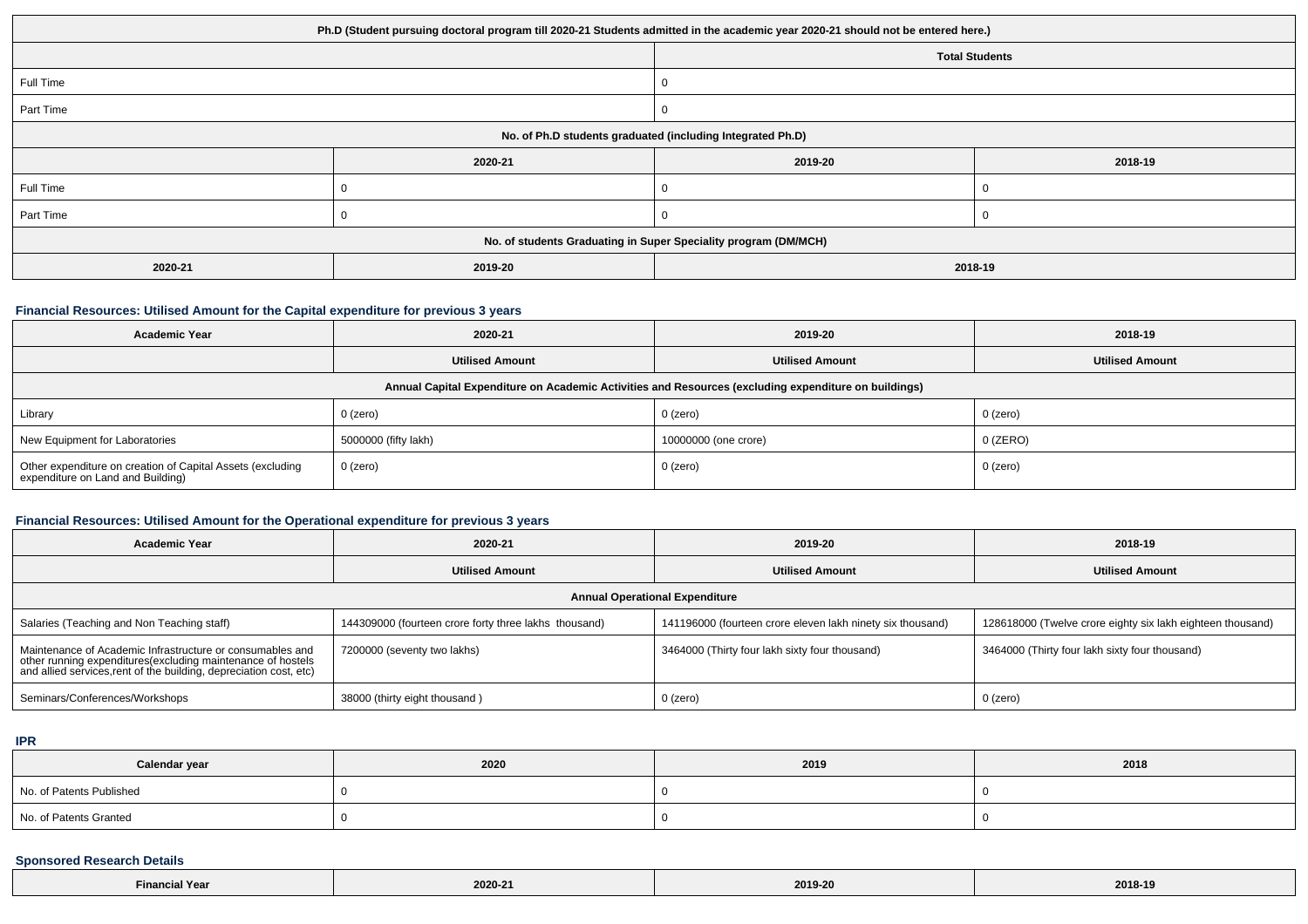| Total no. of Sponsored Projects          |      |      |      |
|------------------------------------------|------|------|------|
| Total no. of Funding Agencies            |      |      |      |
| Total Amount Received (Amount in Rupees) |      |      |      |
| Amount Received in Words                 | Zero | Zero | Zero |

#### **OPD Attendance & Bed Occupancy**

| L. Average OPD attendance in the calendar vear 2020. | $\overline{A}$<br>10 |
|------------------------------------------------------|----------------------|

## **PCS Facilities: Facilities of physically challenged students**

| 1. Do your institution buildings have Lifts/Ramps?                                                                                                         | Yes, more than 80% of the buildings |
|------------------------------------------------------------------------------------------------------------------------------------------------------------|-------------------------------------|
| 2. Do your institution have provision for walking aids, including wheelchairs and transportation from one building to another for<br>handicapped students? | Yes                                 |
| 3. Do your institution buildings have specially designed toilets for handicapped students?                                                                 | Yes, more than 80% of the buildings |

## **Faculty Details**

| Srno            | <b>Name</b>                          | Age | Designation                                         | Gender | Qualification | <b>Experience (In</b><br>Months) | <b>Currently working</b><br>with institution? | <b>Joining Date</b> | <b>Leaving Date</b>      | <b>Association type</b> |
|-----------------|--------------------------------------|-----|-----------------------------------------------------|--------|---------------|----------------------------------|-----------------------------------------------|---------------------|--------------------------|-------------------------|
| $\overline{1}$  | Ashu kumar gupta                     | 57  | Dean / Principal /<br>Director / Vice<br>Chancellor | Male   | <b>MDS</b>    | 290                              | Yes                                           | 11-02-1996          | $\overline{\phantom{a}}$ | Regular                 |
| $\overline{2}$  | <b>VISHAL SHARMA</b>                 | 43  | Professor                                           | Male   | <b>MDS</b>    | 172                              | Yes                                           | 16-02-2009          | $\mathbf{u}$             | Regular                 |
| 3               | ANSHU MINOCHA                        | 42  | Professor                                           | Female | <b>MDS</b>    | 172                              | Yes                                           | 16-02-2009          | $\sim$                   | Regular                 |
| $\overline{4}$  | <b>BHANUPRATAP</b><br><b>SINGH</b>   | 41  | <b>Assistant Professor</b>                          | Male   | <b>MDS</b>    | 149                              | Yes                                           | 03-01-2009          | $\overline{\phantom{a}}$ | Regular                 |
| $5\overline{5}$ | <b>NEHA SHARMA</b>                   | 38  | Lecturer                                            | Female | <b>MDS</b>    | 94                               | Yes                                           | 01-08-2013          | $\overline{\phantom{a}}$ | Adhoc / Contractual     |
| 6               | <b>SEEMA THAKUR</b>                  | 45  | Professor                                           | Female | <b>MDS</b>    | 208                              | Yes                                           | 02-08-2004          | $\sim$                   | Regular                 |
| $\overline{7}$  | <b>PARUL SINGHAL</b>                 | 41  | <b>Assistant Professor</b>                          | Male   | <b>MDS</b>    | 157                              | Yes                                           | 27-06-2008          | $\sim$                   | Regular                 |
| 8               | <b>DEEPAK CHAUHAN</b>                | 50  | <b>Assistant Professor</b>                          | Male   | <b>MDS</b>    | 114                              | Yes                                           | 30-11-2011          | $\mathbf{u}$             | Regular                 |
| 9               | <b>GURUPRASAD</b>                    | 46  | Professor                                           | Male   | <b>MDS</b>    | 231                              | Yes                                           | 30-09-2013          | $\sim$                   | Regular                 |
| 10              | <b>NEETA SHARMA</b>                  | 42  | Professor                                           | Female | <b>MDS</b>    | 155                              | Yes                                           | 22-09-2011          | $\overline{\phantom{a}}$ | Regular                 |
| 11              | <b>ATUL CHAUHAN</b>                  | 46  | <b>Assistant Professor</b>                          | Female | <b>MDS</b>    | 121                              | Yes                                           | 09-06-2011          | $\overline{\phantom{a}}$ | Regular                 |
| 12              | <b>SHRUTI PATHANIA</b>               | 36  | <b>Assistant Professor</b>                          | Female | <b>MDS</b>    | 111                              | Yes                                           | 15-03-2012          | $\overline{\phantom{a}}$ | Regular                 |
| 13              | <b>RENU GUPTA</b>                    | 58  | Professor                                           | Female | <b>MDS</b>    | 260                              | Yes                                           | 05-11-1999          | $\overline{\phantom{a}}$ | Regular                 |
| 14              | <b>DIVYA VASHISTH</b>                | 42  | Professor                                           | Male   | <b>MDS</b>    | 137                              | Yes                                           | 20-01-2010          | $\overline{\phantom{a}}$ | Regular                 |
| 15              | <b>RANJAN GUPTA</b>                  | 42  | Professor                                           | Male   | <b>MDS</b>    | 137                              | Yes                                           | 20-01-2010          | $\mathbf{u}$             | Regular                 |
| 16              | PRIYANKA                             | 34  | <b>Assistant Professor</b>                          | Female | <b>MDS</b>    | 101                              | Yes                                           | 24-07-2013          | $\sim$                   | Regular                 |
| 17              | <b>NARBEER SIGH</b><br><b>THAKUR</b> | 50  | Professor                                           | Male   | <b>MDS</b>    | 245                              | Yes                                           | 05-01-2001          | $\overline{\phantom{a}}$ | Regular                 |